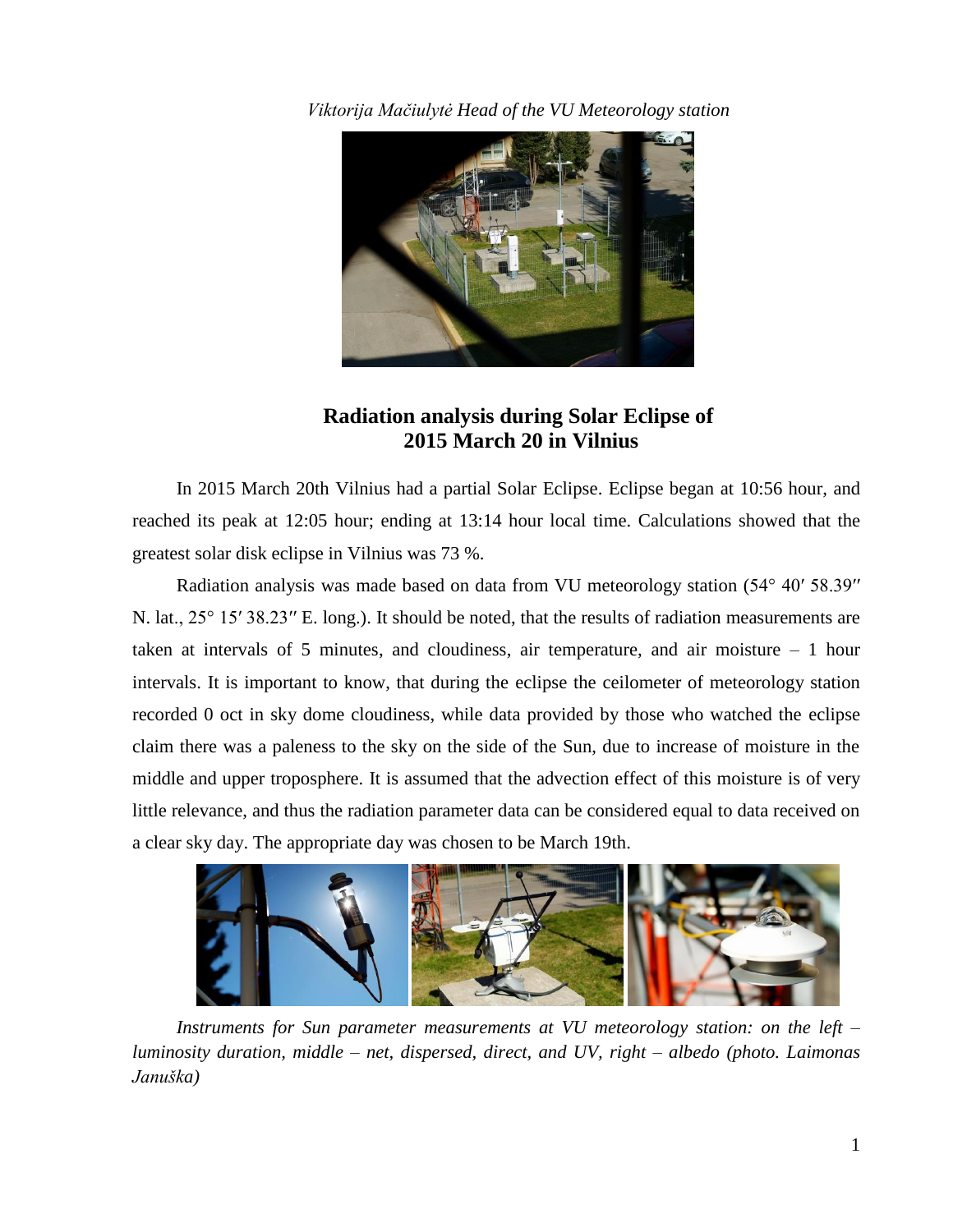On March 20th the levels of net radiation (sum of direct and diffused) were declining until 12:05 hour, and peaked afterwards (**Fig.1**). The highest obscuration of solar disk was reached at 12:05 hour. At the same time net radiation yield was the lowest. Maximal radiation on March 19th was reached at 12:25 hour, a.k.a. noon, when the Sun is at the highest point. Therefore, the peak of the solar disk obscure was reached 23 minutes before the actual noon (March 20th it was at 12:28 hour).





Air temperature graph (**Fig. 2**) of the day before and during the eclipse showed that during the eclipse temperature rise didn't stop, and thus negated the theories of temperature drop due to parts of the Sun disk being obscured. Air temperature rise, even if slower than that of March 19th, didn't stop due to land surface being heated before the Solar Eclipse. Inert heat transfer to ground air levels took place as Sun disk obscuration grew.



**Fig. 2** March 20th and March 19th temperatures (°C)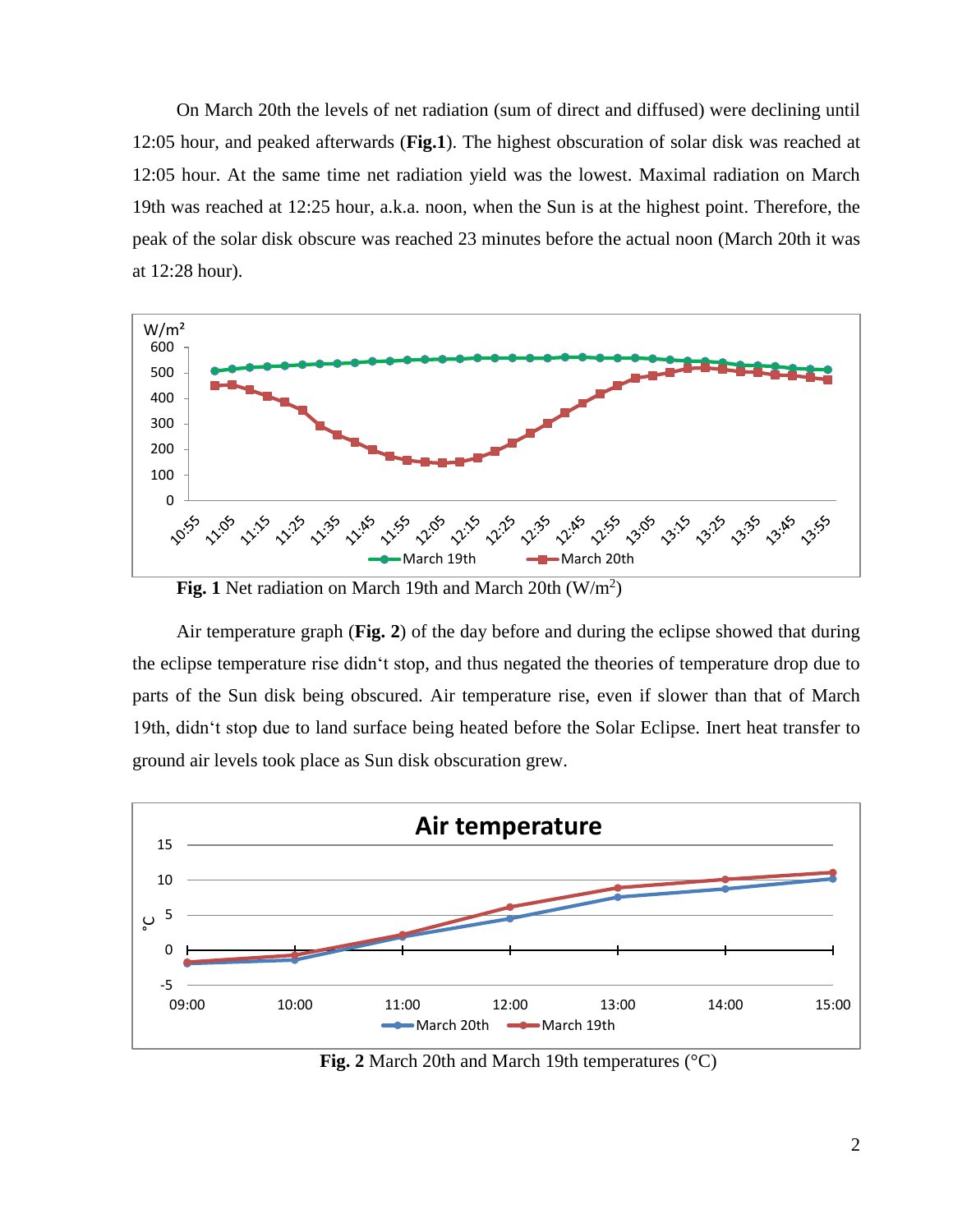Percentage of solar obscuration effects was evaluated during the analysis and is presented at fig. 4, which shows the difference in percentage: how much lower were radiation parameters (shown as negative value in graph) on March 20th, or greater (shown as positive value) on March 19th. On March 20th the diffused radiation amount was approximately 40% greater both before and after the eclipse. One of the reasons for this could be increased air moisture in the middle and upper atmosphere, which then as a result increases the radiation diffusion, even though Marth 20th presented opposite circumstance: air moisture was lower than that on March 19th (**Fig. 3**).



**Fig**. **3** Relative humidity on March 20th and March 19th

Despite the fact that diffused radiation levels were higher before and after the eclipse, the minimum was still more than 68% lower than that on March 19th, and the total of eclipse impact on diffused radiation is minus 108%. Similarly, net radiation, normally 5-7% lower, dropped more than 73% during the peak of solar eclipse.



**Fig. 4** March 20th radiation deviation from March 19th